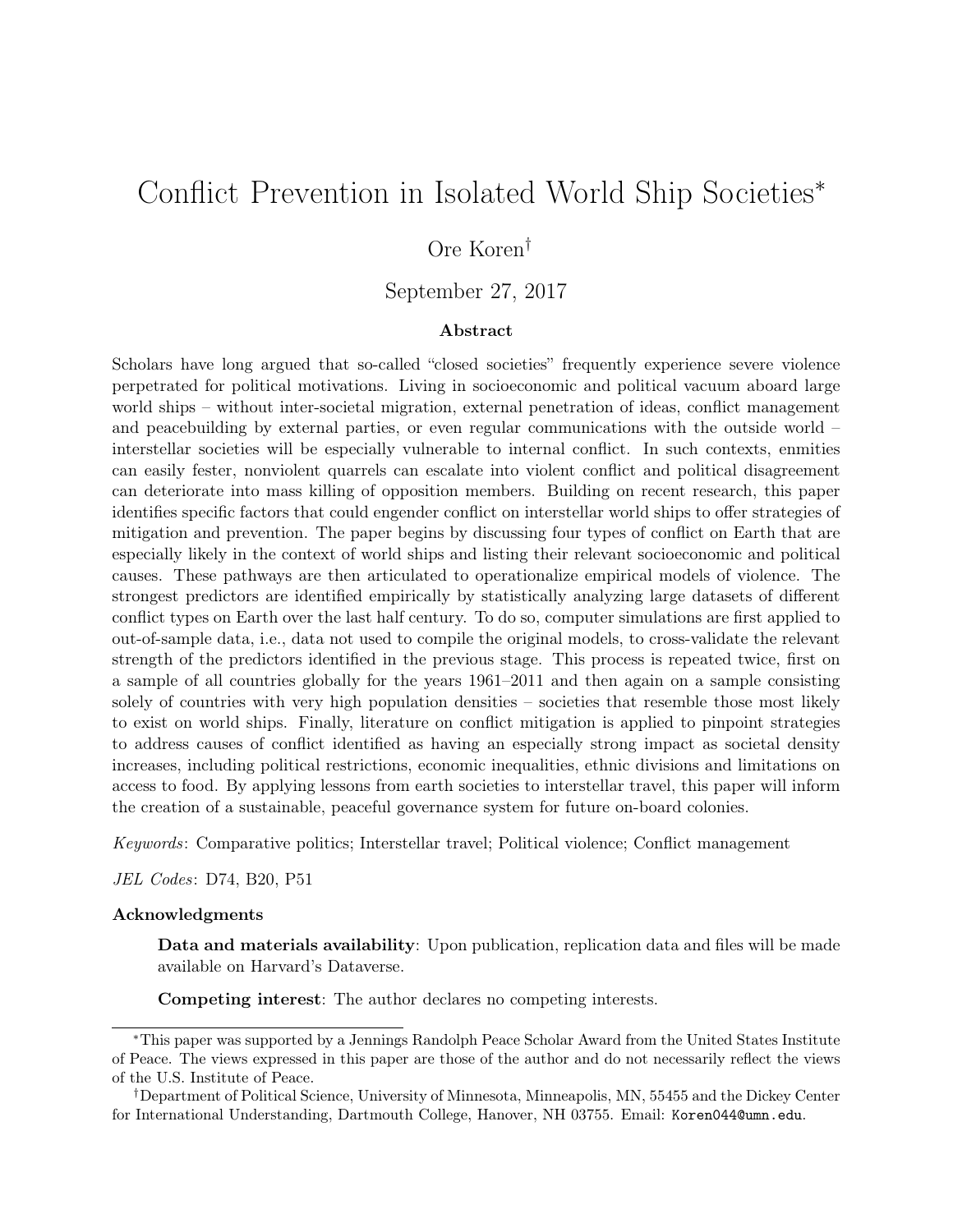## Introduction

In his seminal book, Karl Popper [1] argues that "civilization has not yet fully recovered from the shock of its birth – the transition from the tribal or 'closed society,' with its submissions to magical forces, to the 'open society' which sets free the critical power of man...the shock of this transition is one of the factors that have made possible the rise of those reactionary movements which have tried and still try, to overthrow civilization and return to tribalism." Indeed, scholars have long argued that so-called "closed societies" frequently experience severe violence perpetrated for political motivations. For instance, in attempting to explain the causes of mass violence, Gerlach [2] writes that such violence "originates from complex processes deeply rooted in the society in which they happen or by which they are generated." Such societies do not have to be *politically* closed; geographic factors can also isolate societies and cause similar effects. The Gebusi, for example, are a "society of some 450 persons living in the lowland rain forest of south-central New Guinea" [3]. Despite its small size, however, the Gebusi society has one of the highest homicide rates on record.

Excluding unforeseeable and exceptional technological changes, societies living on world ships built for interstellar travel will spend several years and probably decades or centuries in (nearly) complete isolation. Such an interstellar vessel ship will be "a huge, self-contained and self-sustained interstellar vehicle" that "travels at a fraction of a per cent of the speed of light and needs several centuries to reach its target star system" [4]. Assuming a travel speed that is less than 10% the speed of light, which – within humanity's current or projected technological capacities is rather unlikely [4] – such vessels will by necessity be "arks" carrying thousands of people. For instance, a colony ship traveling at 1% c to even the nearest star system, Proxima Centaury, will be expected to carry approximately 10,000 people [5]. A world ship traveling at 0.5% c will require a staggering number of 250,000 individuals [6]. Such massive vessels will be disconnected from other human societies, without the ability to receive or send out migrants, gain from ideas developed externally or from external economic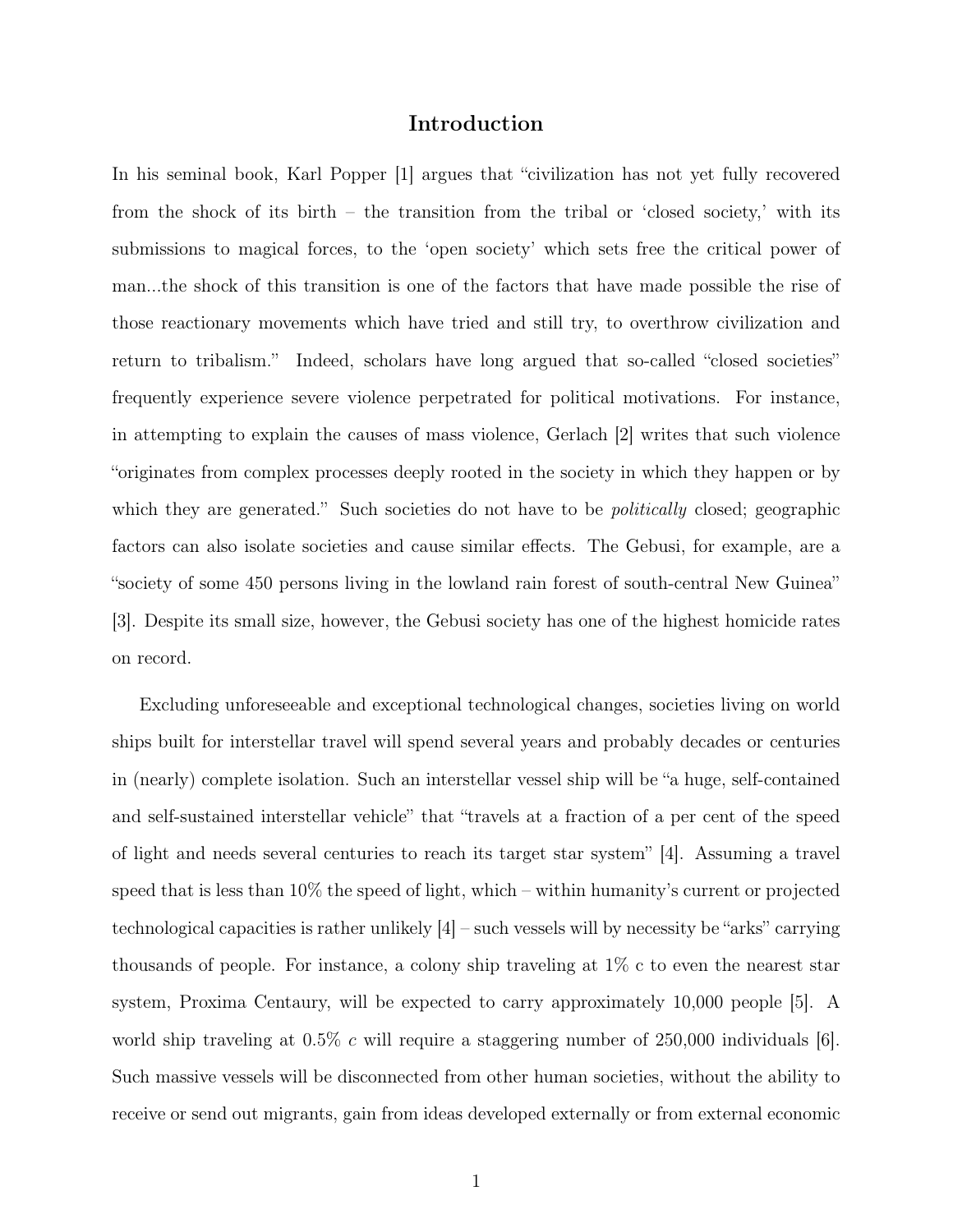exchange, or even communicate with the outside world. In such contexts, enmities can easily fester, nonviolent quarrels can escalate into violent conflict and political disagreement can deteriorate into mass killing of opposition members. As humanity has yet to deploy such a sizable vessel, this paper surveys research on different types of conflict within earth societies. It uses these evaluations to identify important predictive indicators of violence applicable to interstellar contexts and offer some relevant strategies of prevention and mitigation.

## Causes of Conflict in Earth Societies

This paper focuses on four different types of conflict that have been, unfortunately, prevalent throughout human history: nonviolent civil disobedience, coups d'état, civil war and mass killing. Drawing on the relevant bodies of research, salient predictive indicators for each conflict type are identified below. To ensure that the models do not omit potentially salient causes, each of the indicators identified in respect to at least one conflict type is included in all models. For summary purposes, the salient predictors of each violence type are reported Table 1.

#### Nonviolent civil disobedience

Nonviolent civil disobedience refers to organized political campaigns waged by civilians or opposition parties against the regime using primarily nonviolent methods to achieve a "maximalist" aim (e.g., regime change, secession) [7], a substantive number of which have occurred since 1945. Civil disobedience campaigns differ from political protests, which are common in democracies and are aimed at a specific policy or politician. Civil disobedience campaigns, like civil wars, have a "maximialist" aim  $-$  to remove or completely reconfigure the entire political system, or to achieve political autonomy. As such, nonviolent civil dis- obedience is somewhat akin to a civil war, but differs in that it is carried out using primarily nonviolent methods. On a world ship, nonviolent civil disobedience – if it occurs – will likely be the least threatening form of conflict. It is important to emphasize, however, that in contrast to other types of peaceful protest wagers of such civil disobedience campaigns will ultimately seek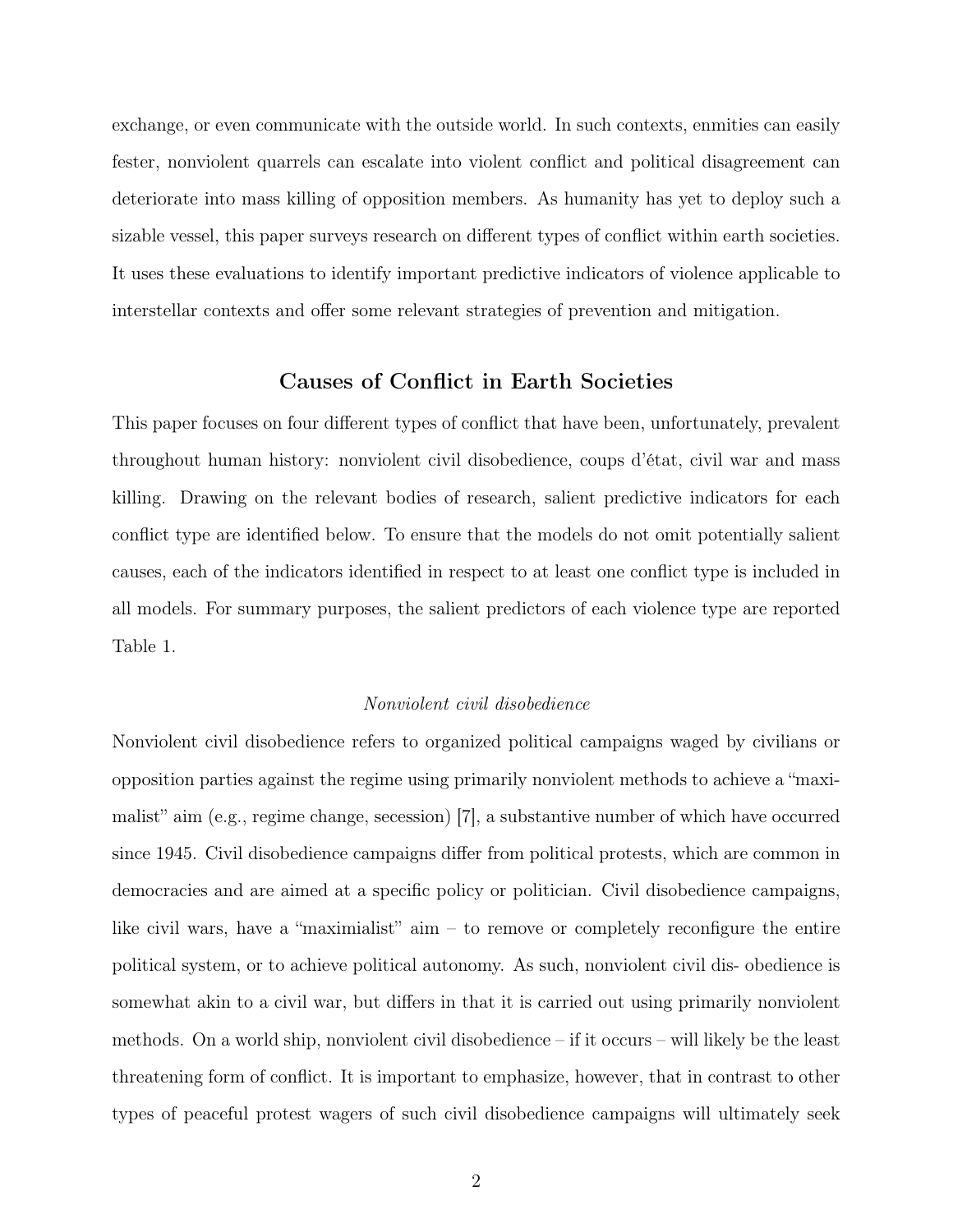to remove or completely alter the entire political system on the ship. Therefore, despite its relatively peaceful nature, civil disobedience should nevertheless be considered as a possible danger when applied to isolated world ship contexts.

Extant research highlights several determinants of nonviolent civil disobedience. The first is the level of political openness within a given country. Authoritarian regimes' behavior generate forceful civilian response, which frequently assumes a nonviolent form due to the fact that violent resistance frequently "backfires" [7]. Another potential cause of civil disobedience is food shortages. Rising food prices or strong decreases in food production frequently result in mass protests [8]. Third, industrial and economic development facilitate the ability of individuals and groups to take collective action, which in turn create pressures for more political and economic participation [9]. Similarly, higher population densities, especially in urban areas, improve the ability of individuals to interact and communicate, thus further facilitating the formation of a nonviolent opposition movement [10].

## Coups d'état

Coups d'état are situations where an organization or a group of political elites seeks to remove a given country's incumbent by force or via otherwise irregular means [11]. Frequently, such coups are arranged and carried out by the military, especially in weaker countries or states where the military is not professional and is deeply ingrained in the state's political institutions. Coups d'état can therefore be a dangerous form of instability on world ships. Assuming that these ships will have some form of a (quasi) military leadership as is the case with modern-day vessels, then enmities within the officer elite can fester. Over decades or centuries of travel, such divisions can generate factions within the leadership and might result in an attempt of one faction to remove another from power.

Four potentially salient causes of coups d'état have been highlighted by extant research. The first is the professionalization of the military, or lack thereof. Civilian control over professionalized militaries can be more easily established, compared with regimes where legal and institutional restrictions are used to limit military power [12]. Second, governments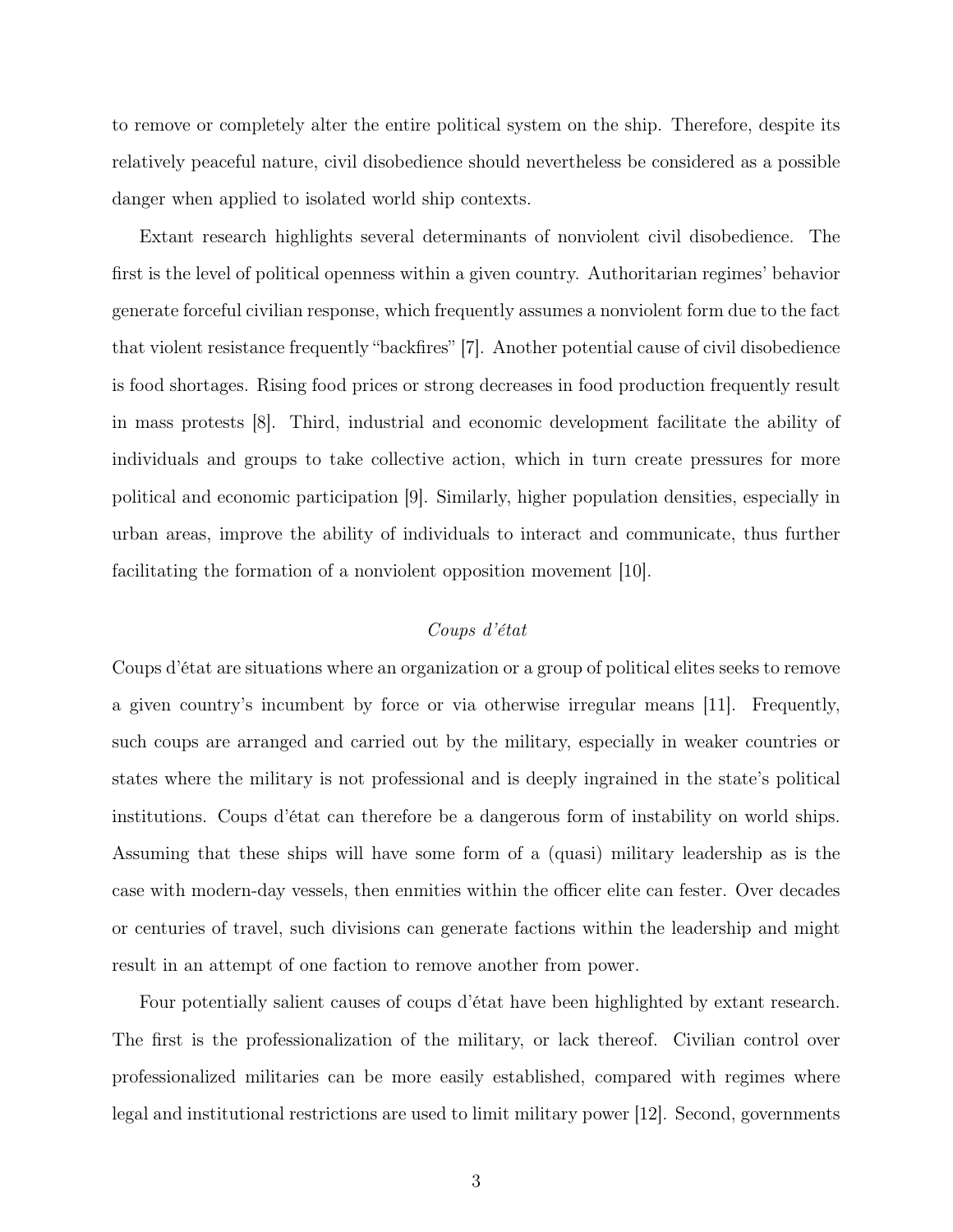that fear a coup d'état might increase military spending to pacify the military [13], making military expenditure a potentially important predictor. Third, states that have a better capacity to exercise control within their borders are more resilient to coup attempts [14]. These states have more dynamic economics and a history of social mobilization, but also the infrastructure to provide benefits and correspondingly tax rural areas. Finally, some research argues that ethically or religiously divided states are also more susceptible to a coup d'état as a result of electoral competition and contentious politics [15]. In these situations, political elites might draw on the power of their respective groups, especially as it pertains to military representation, to mobilize against the government.

## Mass Killing

Mass killing refers to the intentional elimination of a large number of civilians, i.e. non- combatants, for political purposes. The definition of mass killing covers political purges, ethnic cleansing, genocide and any other mass categorical campaign that falls on this violence spectrum. Considering the scale of deaths involved, as well as the infrequency of such campaigns across time, mass killing will be unlikely on an interstellar world ship, but the severity of the consequences means that the possibility of such events nevertheless merits attention. World ships will have high population densities, where personal spaces are limited. Considering these and other stakes – think, for instance, of the notion of an "interstellar genocide" – it is worth evaluating some useful predictors of mass killing in this paper, especially when using a relatively low threshold of noncombatant deaths to define such campaigns.

Research into the causes of mass killing has identified several explanations for the onset of extreme violence. The first exposition associates mass killing with ongoing civil war. According to this perspective, armies fighting a guerrilla warfare might use mass killing as a strategy of "draining the sea with the fish" to destroy the rebels' sources of support [16]. A second explanation revolves around the role of discriminatory politics and elite manipulations. States with ethnically-nationalistic founding narratives are more susceptible to mass violence in particular contexts, especially when the state already discriminates against a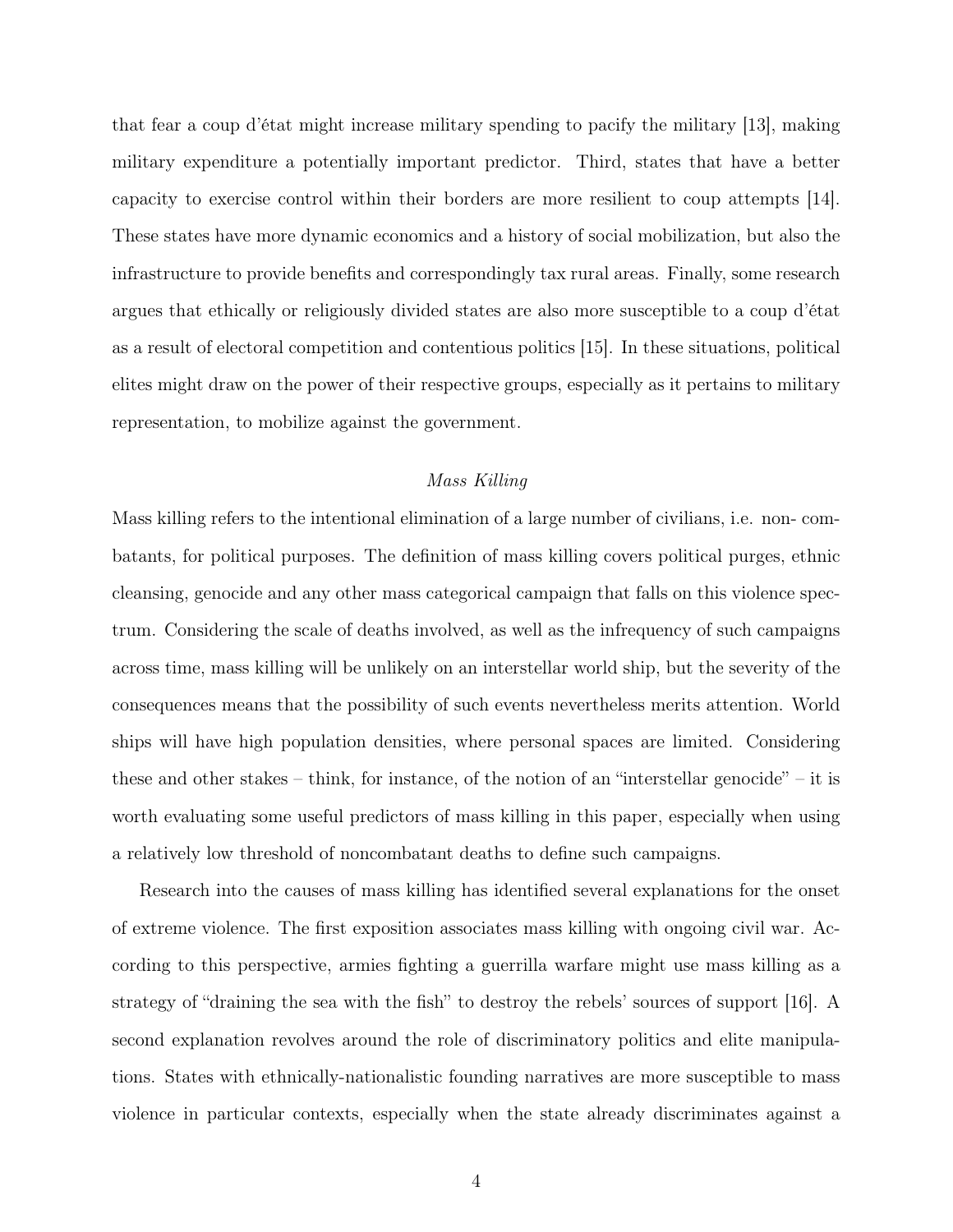particular group [17]. A third argument, which has also fallen from grace in recent years, emphasizes "ancient hatreds." Countries where an ethnic majority group carries historical grievances against a second, usually smaller, ethnic group, mass killing arises as a manifestation of this hatred [18]. Finally, some studies identify linkages between the abundance of profitable natural resources and mass killing. These studies argue that groups with more natural resources attract criminals and other recruits who join for profit rather than because they support the group's aims and are thus more likely to terrorize civilians for extraction of profit and due to low discipline [19].

## Civil war

Civil war, an internal struggle within the state between the government and at least one armed non-state group is probably the most well-known form of intrastate conflict. Such wars can last anywhere from weeks to decades and frequently arise as a result of a failed coup d'état or violent forms of electoral politics. While a full-scale civil war with thousands of casualties in the same vein as the American Civil War or the wars in former Yugoslavia will be unlikely aboard a world ship, lower levels of armed conflict intensity are a possibility, especially if a coup d'état – successful or not – occurred.

There are several possible civil war scenarios that are relatively frequent in earth societies that are applicable to interstellar world ships. The first scenario involves centrist conflicts, i.e., civil wars fought to take control over the government. On interstellar world ships, in this situation violence will be waged to take power away from staff officers and the captain, or – as discussed below – the elected body that supervises the society's day-to-day operations. The second scenario is a secessionist conflict, i.e., a war fought to gain independence over some part of the country. On a world ship, this might involve violence used to establish autonomy over one part of the ship, especially on vessels composed of several integrated modules or cells [4].

The extensively rich literature on civil war highlighted several potentially salient determinants. The first explanation revolves around ethnic and religious enmities. According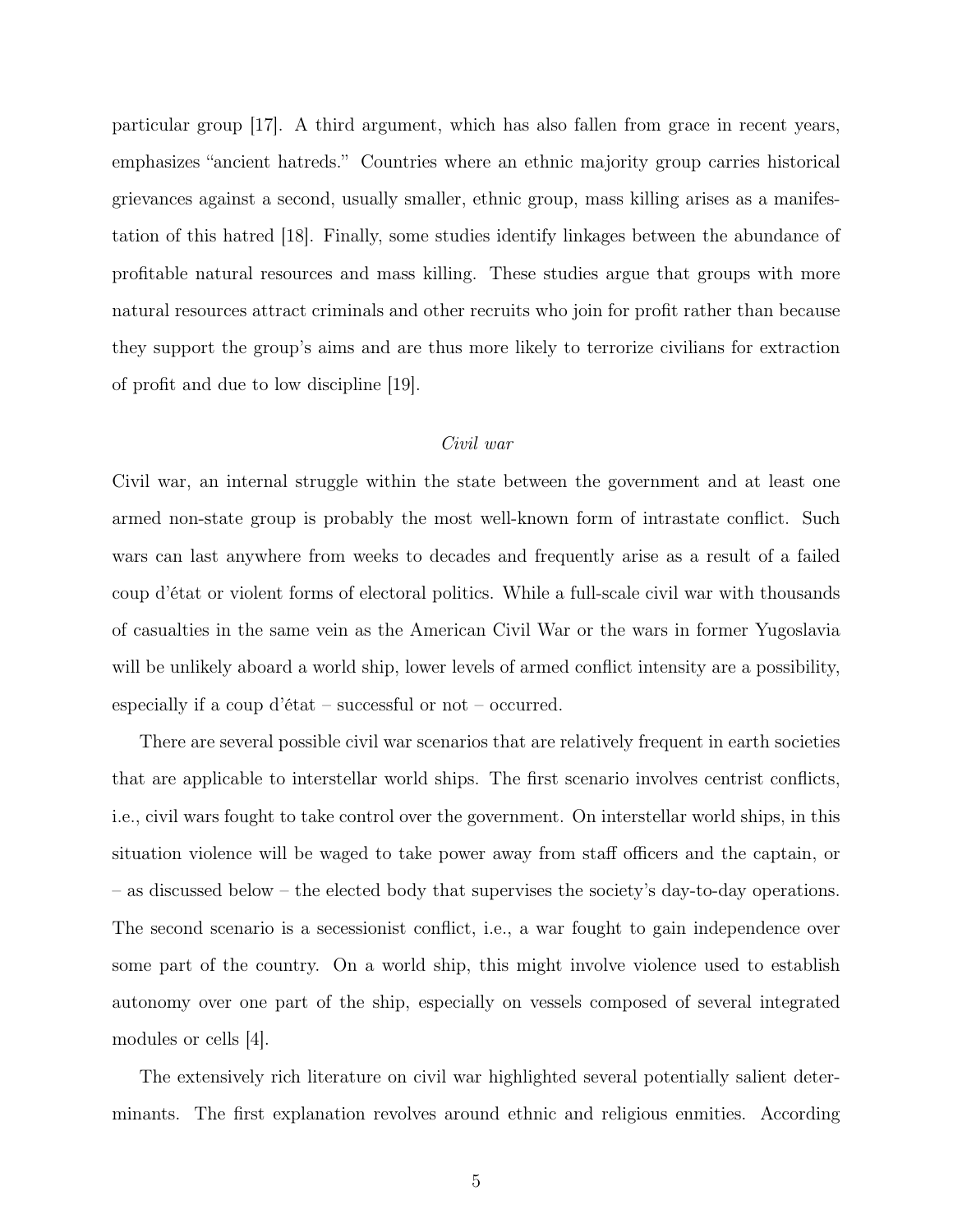to this view, different ethnic groups come t "fear" each other, and embark upon an arms race – whereby each groups start accumulating weapons and build its military capacity – that culminates with conflict [20]. Recently, however, this notion has been replaced with arguments that emphasize two different factors. One is state capacity. According to this argument, civil war erupts not in countries with ethnic or religious divisions, but rather in states that cannot exercise effective control over their peripheries, which facilitates the formation and persistence of rebel groups [21]. A second approach argues that rebels seek to secure lucrative natural resources to generate revenues [22]. This is especially true for regions where oil deposits exist, as the populations residing there hope to secede and monopolize oil production. Finally, two additional explanations emphasize the role of conflict history – countries that already experienced civil war are much more likely to experience it; and the role of authoritarian rulers, which – by repressing civil disobedience might cause a full-scale civil war, as happened recently in Syria [23].

#### Other causes

Research on political violence and its causes highlighted some other salient predictors, the most important of which are education levels and infant mortality [24]. However, these are not included in the analyses below, as individuals residing on future world ships will likely have at least a high school education – considering necessary skills required to live on and operate such vessels – and enjoy access to efficient health facilities.

Table 1: Salient Determinants of Political Violence

| Nonviolent disobedience         | $\mathbf{2}$              | $\bf (3)$               | (4)                                           |
|---------------------------------|---------------------------|-------------------------|-----------------------------------------------|
|                                 | Coups d'état              | Mass killing            | Civil war                                     |
| Regime type                     | Professionalized military | Civil war               | Ethnic/religious enmities                     |
| Food shortages                  | Military spending         | Discriminatory politics | Low state capacity                            |
| Industrial/economic development | Low state capacity        | Ethnic enmities         | Natural resources                             |
| Population density              | Ethnic divisions          | Natural resources       | History of conflict<br>Authoritarian politics |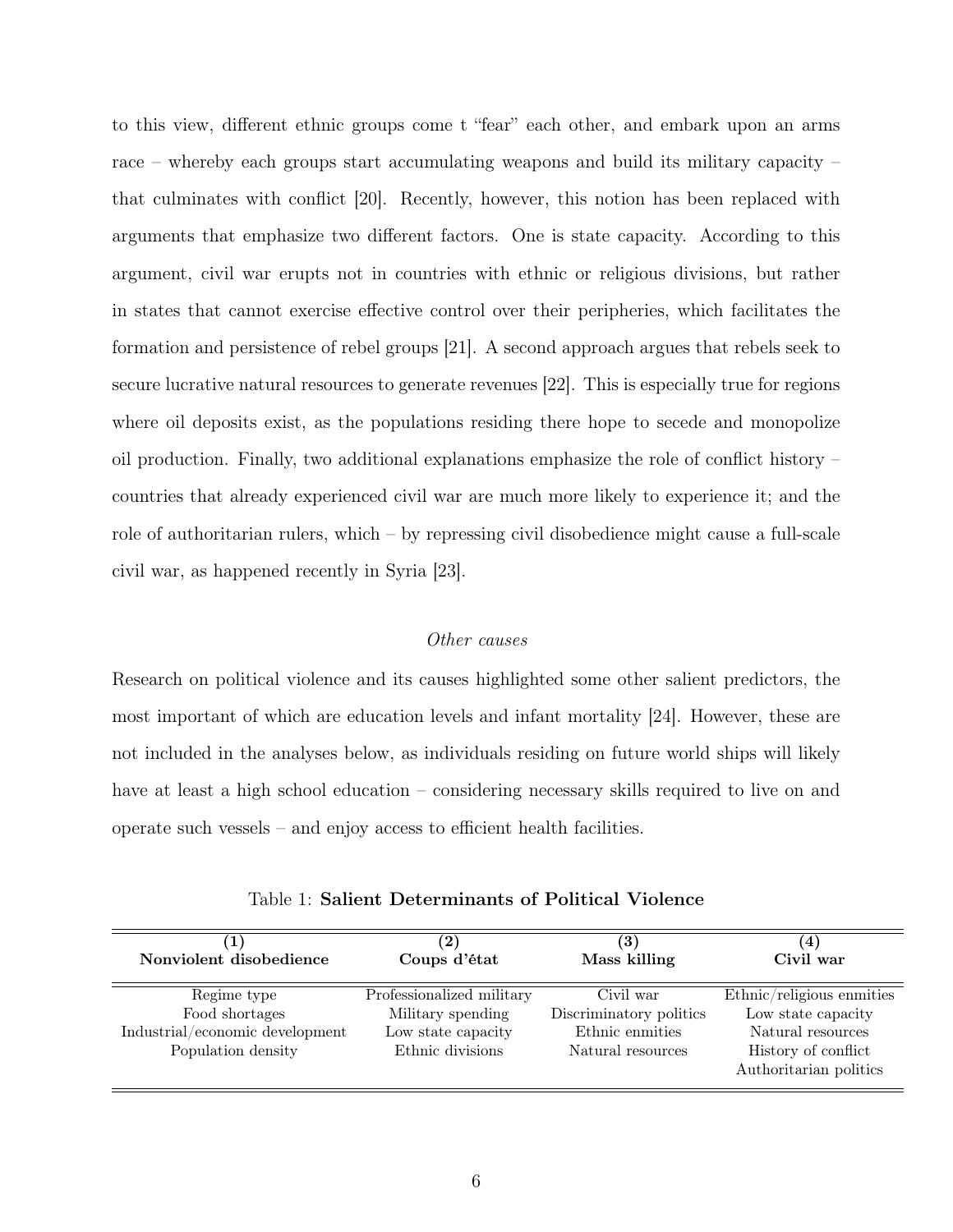## Empirical Results

What will be the most likely causes of conflict on interstellar world ships? This question can be answered by referring to Fig. 1. Each plot in Fig. 1 charts (i) the predictive power of each indicator in the full sample against, (ii) its predictive power in the high population density sample, across the four social conflict types. The data used for calculating these models and the methods used for identifying each model's predictive power are discussed in the Supporting Information file due to space constraints. Briefly, this approach relies on receiver-operator characteristic (ROC) curves, which measure the ratio of events the model correctly predicts to events the model fails to predict, with a perfect model having an area under the curve (AUC) that equals exactly one [25]. The underlying statistical analysis is performed on out-of-sample data obtained via k-fold cross-validation using logistic regression in two stages. In the first stage the sample analyzed includes all countries – large and small, more or less densely populated – over the 1961–2011 period. In the second stage the same models and approach are used, only this time the sample analyzed is limited to high population density countries, i.e., countries that were above the 75th percentile in terms of their average population densities for the 1961–2011 period (a list of these countries is provided in the Supporting Information file). Each of the plots reported in Fig. 1 thus identifies the predictive indicators of conflict that are most likely to gain in importance as societal density increases.

For nonviolent civil disobedience, the strongest predictor is political openness –  $Polity2_t$ – whose impact on the fully specified model's predictive power increases from  $\sim$ 3% in the full sample to ~5.6% in the high density sample. This supports the argument discussed above that the utility of such campaigns increases in more authoritarian regimes. The second predictive indicator whose impact increases in high population density contexts is wheat availability, wheat (kg  $pc$ )<sub>t</sub>. Again, this finding is in line with research into the relationship between food availability and (urban) unrest, which finds that shocks to food availability and high food prices increase the frequency of protests and riots.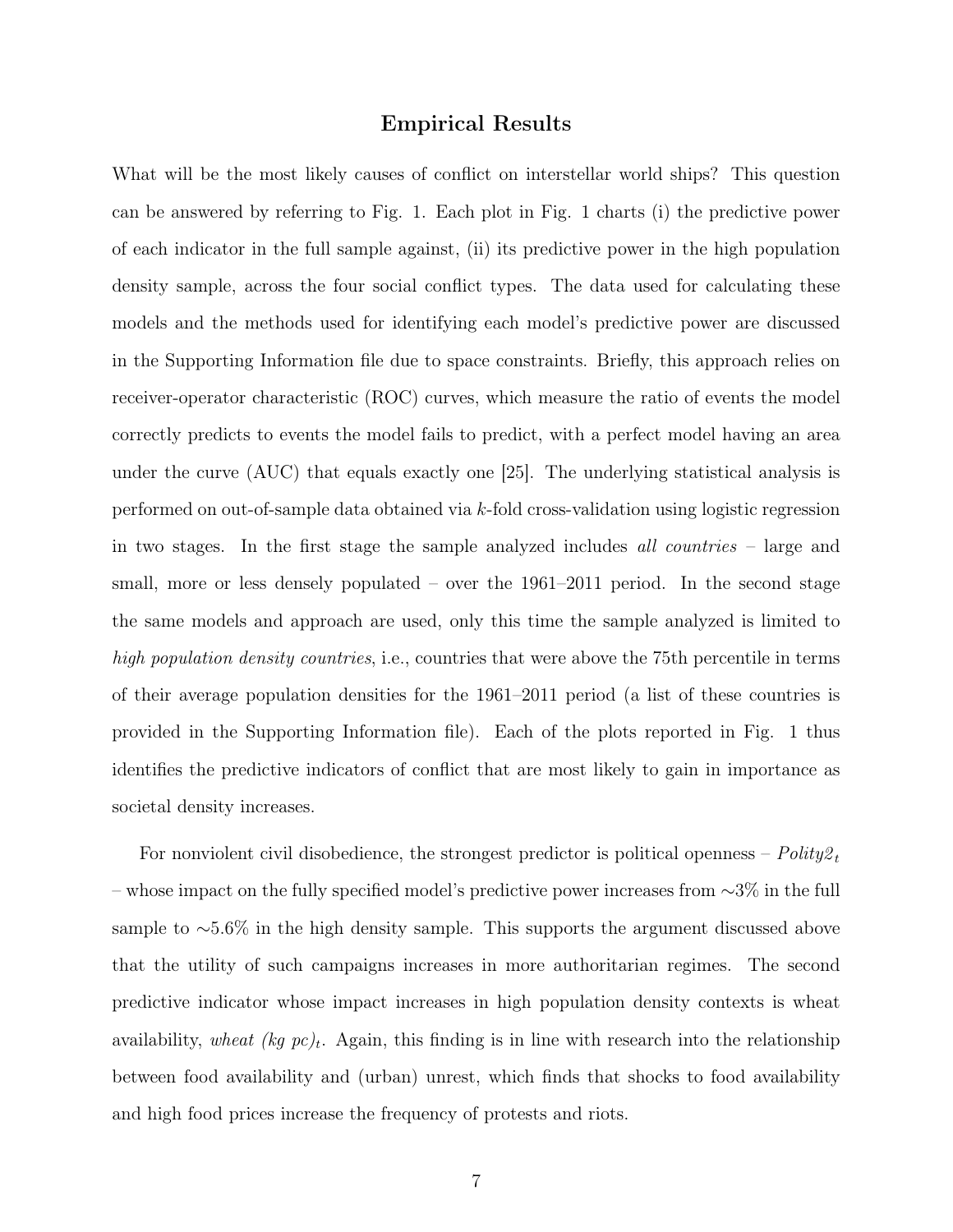In the case of coups d'état, the predictive impact of ongoing civil war – the strongest predictor – increases from  $\sim$ 1.5% in the full sample to more than 4% in the high population density model. These findings are in line with research that finds that such events frequently occur in times of war. Additionally, the predictive impact of both maize (kg  $pc$ )<sub>t</sub> and oil  $\text{prices}_{t}$  increases from zero in the full sample to about 1\% in the high population density sample, which follows some research on the relationship between food availability and antiregime violence.

For mass killing, ongoing civil war seems to produce to strongest predictive impact in both samples, although its strength decreases as one moves from the full ( $\sim$ 8%) to the high density sample  $(\sim 3\%)$ . However, the predictive impact of both food availability indicators – wheat (kg pc)<sub>t</sub> and maize (kg pc)<sub>t</sub> – increases from zero in the full sample to approximately 2.1% and 1.5%, respectively, in the high population density sample. This suggests that food scarcities can increase the probability of violence against civilians, especially where strong pressures on consumption already exist, e.g. high population density areas. Finally, the predictive power of oil prices (or other relevant natural resources) and GDP per capita (economic inequalities) also increase as one moves from the full to the high-population-density sample from approximately zero to  $\sim$ 1.5%.

For civil war, the predictive impact of several indicators increases in the high population density samples. GDP  $pc_t$  shows the strongest – a tenfold – improvement in predictive power, from ∼0.75% in the full sample to ∼7.5% in the high density sample. This finding is in line with studies that show that civil war frequently arises in countries with weak infrastructure and low development, although it also diverges from this research in that the latter emphasizes that such issues affect civil war incidence in larger countries. The indicator *natural disasters<sub>t</sub>* also shows a strong predictive improvement, from a negative effect in the full sample to about 3.5%in the high population density sample. Previous research on the relationships between climatic variability and war did argue that natural variations can impact conflict incidence but again, these studies focus on largely rural and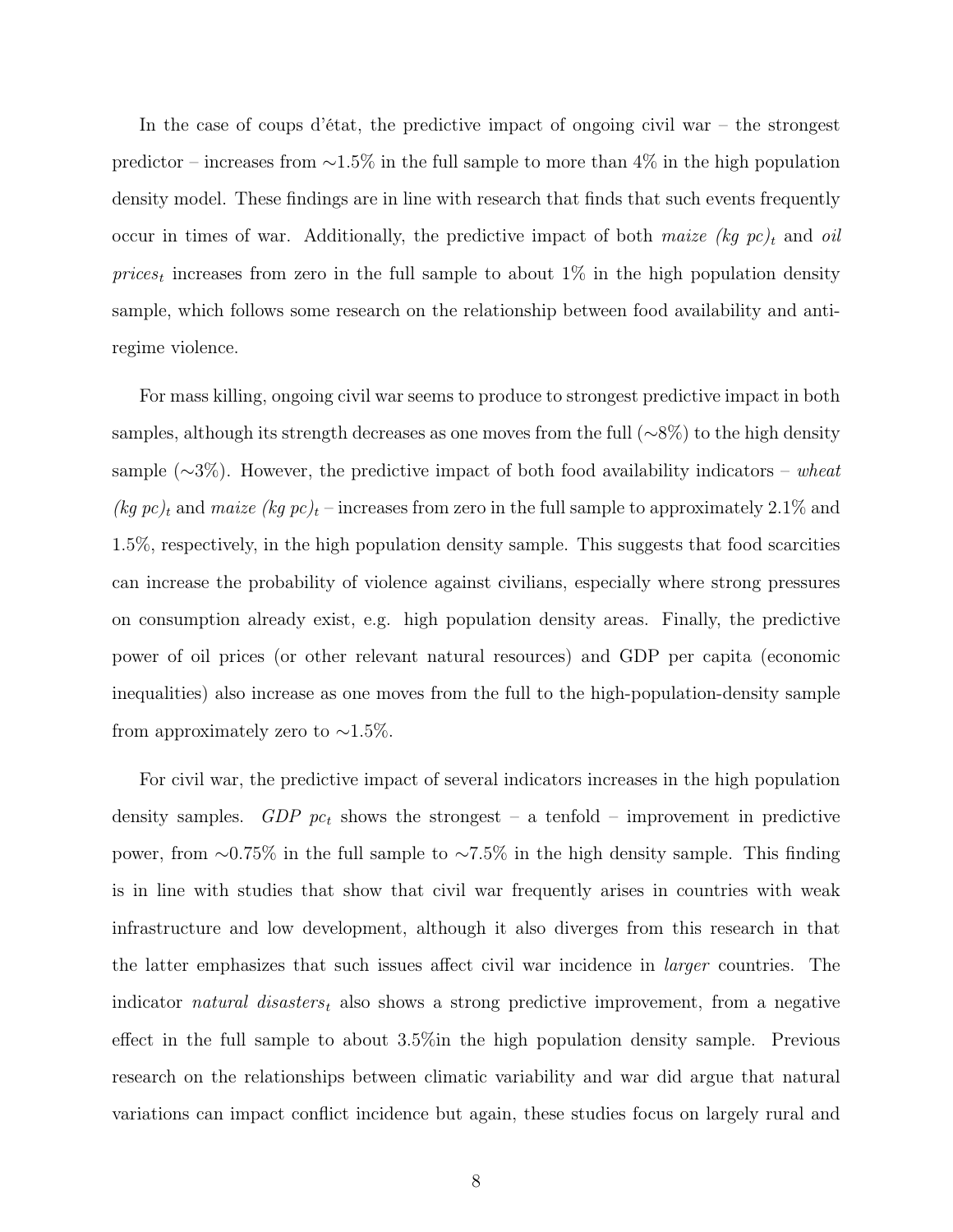agrarian countries. The lag of the dependent variable and the indicator eth. fractionalization both show an increase in predictive strength from about 0.5% and 1.5%, respectively, in the full sample to ∼2.5% in the high population density sample. Both conflict history and ethnic cleavages were identified as potential causes of civil war in extant research, although the latter became repeatedly disputed in recent years. Finally, both oil prices and military expenditure show mild improvement in predictive impact of approximately 0.5%, although this change is substantively negligible.

The k-fold cross-validation exercises reported in this section and especially the results shown in Fig. 1 identify several important determinants of social conflict – ranging from nonviolent civil disobedience to mass killing and civil war – that are relevant for interstellar world ship contexts. Focusing on the high risk factors shown in Fig. 1, the ensuing section offers different strategies to mitigate and prevent their effect, with a focus on sustainability in the context of future interstellar travel.

## Strategies of Mitigation and Prevention

Having identified some important predictors of violence, this section offers specific approaches to mitigate and ultimately prevent the impact of these predictors within the context of interstellar world ships.

#### Political openness

In the models above, political openness showed the greatest change in predictive impact between the full and high population density samples for the dependent variable nonviolent  $\it civil\,\, disobedience_t$ . Democratization improves individual wellbeing and provide civilians with a variety of channels through which they can voice grievances and concerns [26]. Thus, while protests are common in democracies, civil disobedience campaign with a "maximalist" aim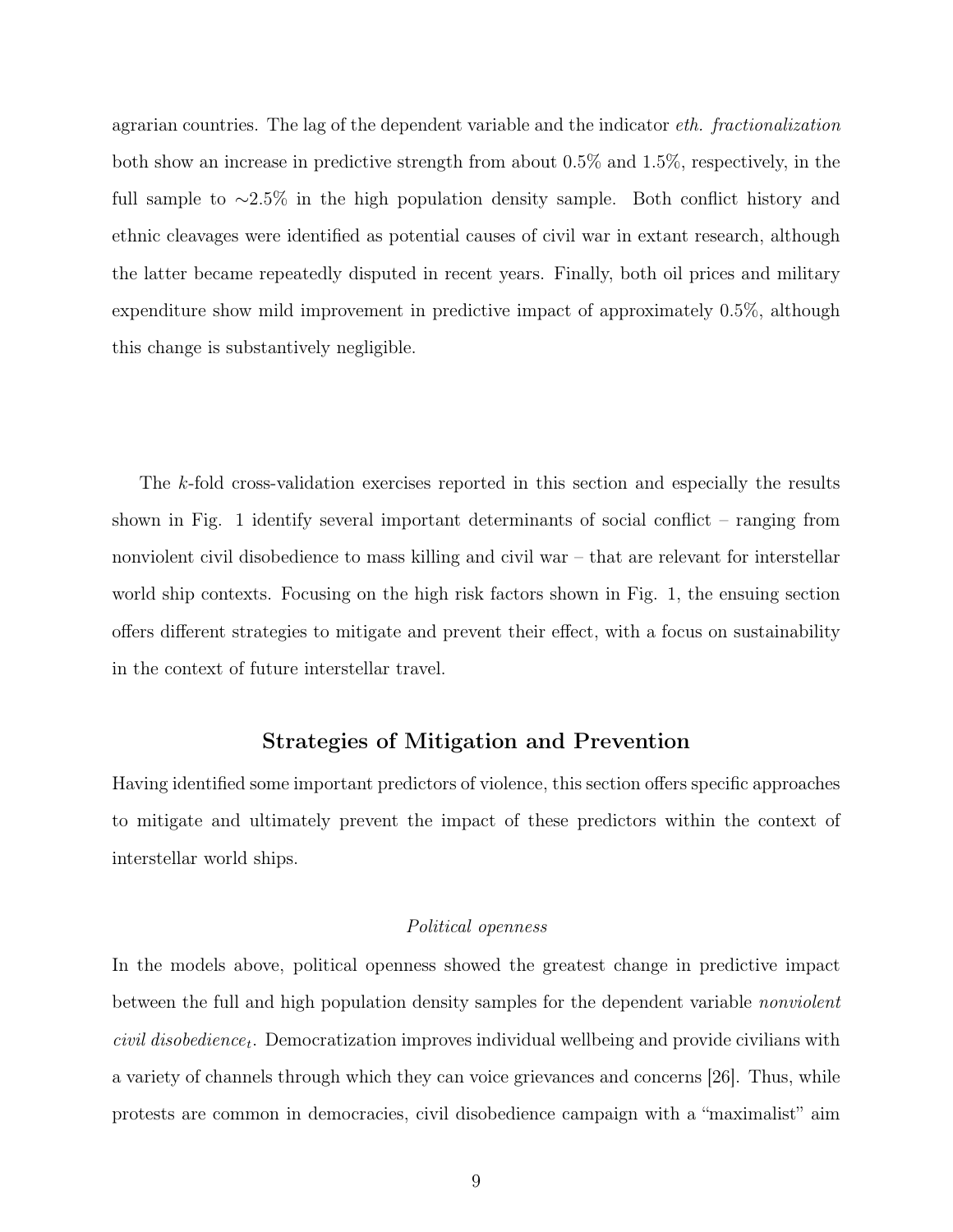

Figure 1: Change in Each Indicator's Predictive Strength Between the Full and High Density Models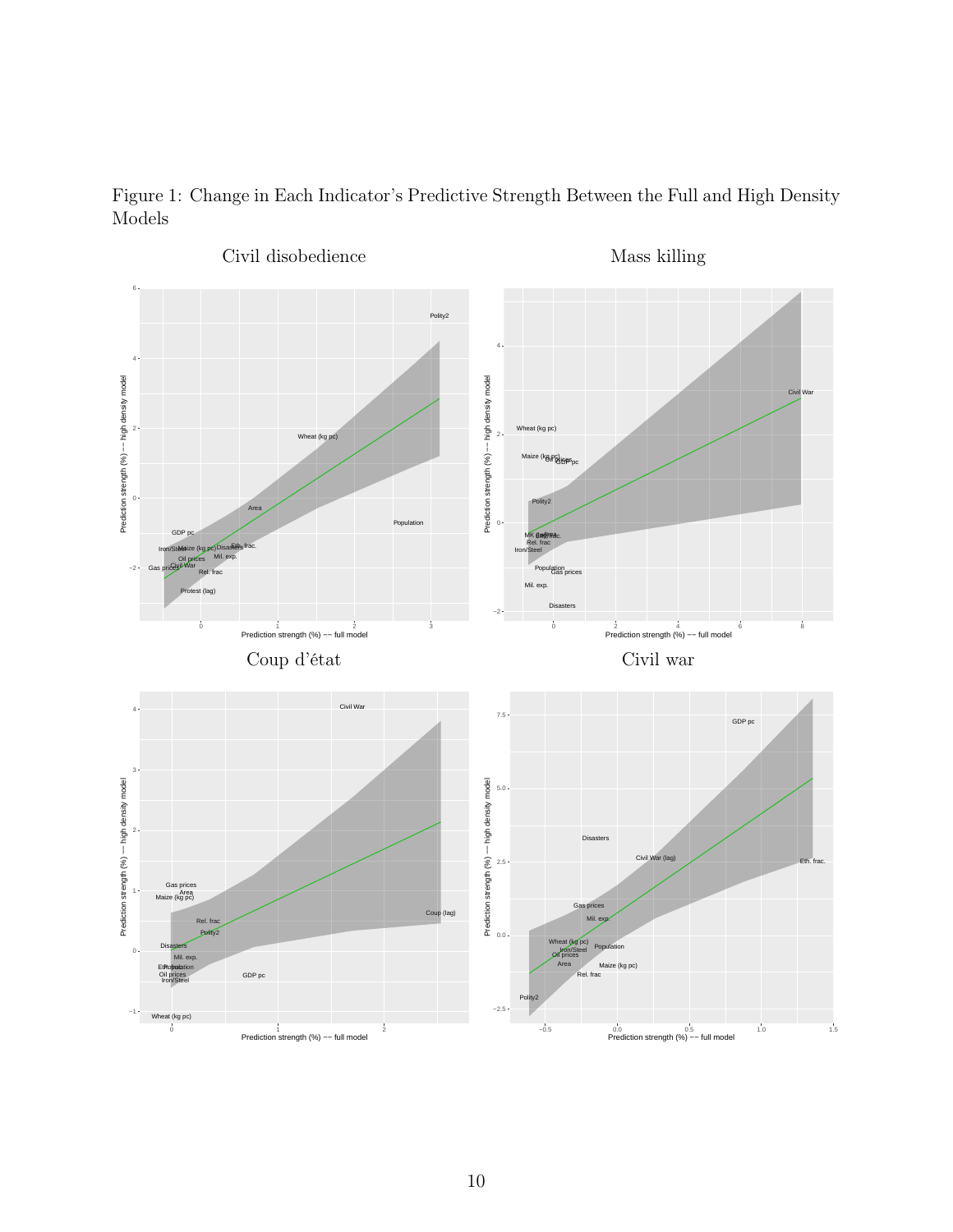– i.e., campaigns designed to ultimately remove the regime or to achieve autonomy for a particular region – are rather rare.

Whether formed by a military organization such as the United States Air Force, a government agency such as NASA, or a private organization such as Mars One, the command structure of interstellar world ships will likely follow that used in conventional crafts. Such a system assigns a senior officer, hereon "captain," to command the vessel and be the ultimate decider on any policies and issues transpiring on board. Senior and junior officers and specialists generally assist the captain, with the crew's families – if present – being assigned a passive role [27].

The analyses presented above suggest that such an approach would not be a good fit for an interstellar vessel. Having a single decision-maker without checks on his or her power, whether this position is hereditary or conferred via elections, has not proven to promote stability in high-density societies. Granted, having some sort of overall, perpetual command structure will probably be necessary considering the challenges posed by decades or centuries of travel. Nevertheless, to promote a prosperous society and ensure peaceful cohabitation, an interstellar world ship will likely require a political system that does not rely on the whims of a "benevolent dictator."

Currently, the political model that best fits both criteria is a constitutional monarchy, its interstellar variant being "constitutional captaincy." In a constitutional monarchy, a formal sovereign exercises authority in accordance with a constitution or a set of unwritten foundational laws [28]. The monarchic aspect provides some form of "natural" stability, while the constitutional aspect guarantees a political system of elected officials– usually a parliamentary one – that manages the interstellar society's day-to-day aspects and is directly responsible for the well-being of its subjects. Examples of modern-day constitutional monarchies (and their variants) are the UK, Denmark, Luxembourg, Sweden and Spain, among others. Such combined monarchy-parliamentary systems are also significantly more stable than presidential ones [29]. In interstellar world ships, the role of the monarch, or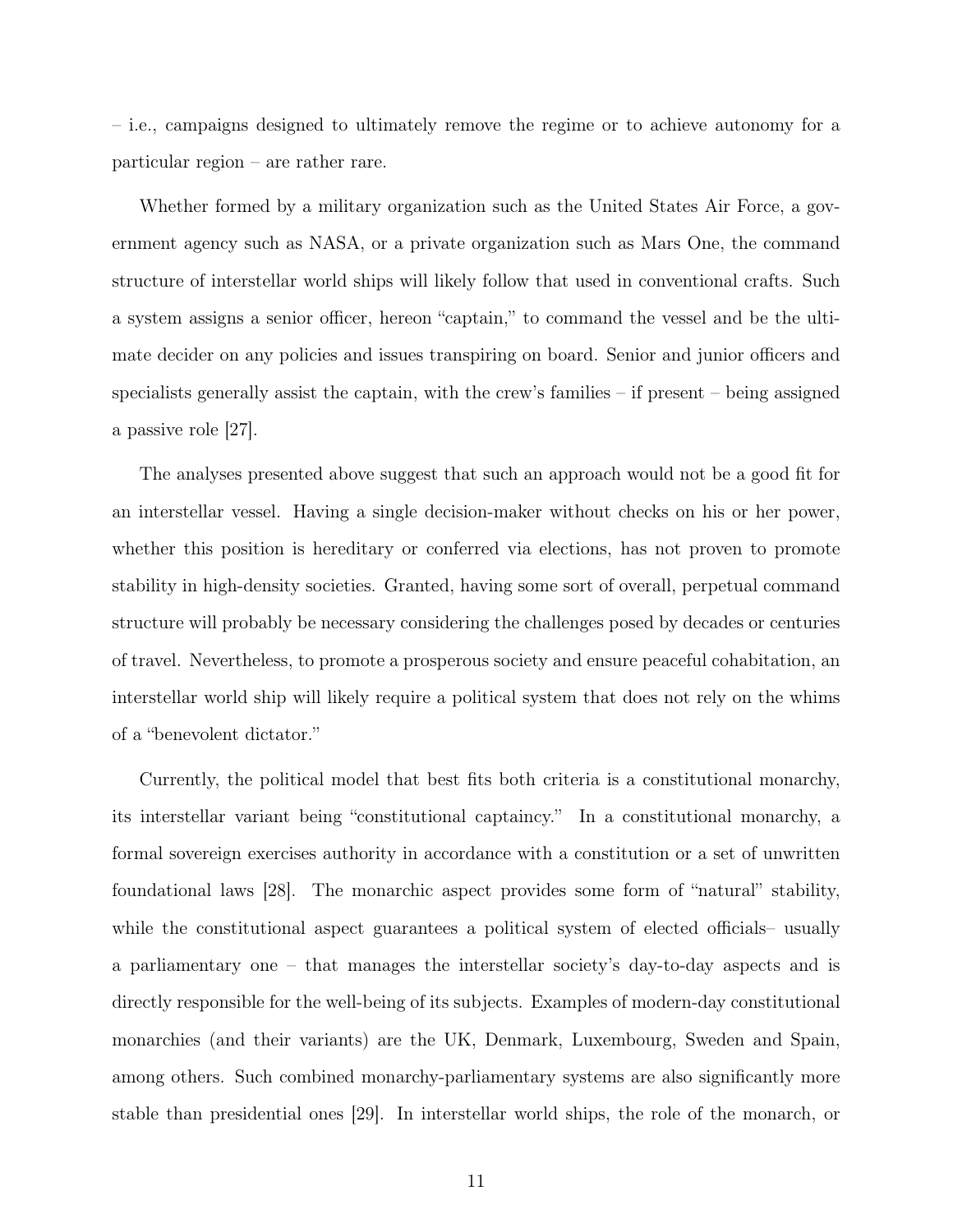ultimate decision-maker, will be filled by the captain or a similar senior officer, a position that can be either electoral (e.g., for life) or inherited. However, management of day-to-day affairs, including security, will likely be left to a body of elected officials. Such a system will allow world ship residents to voice concerns and hold officials accountable (in contrast to a military vessel), while maintaining a formal command structure.

#### Development and Capacity

Another variable that shows a (strong) change in predictive power between the full and high population density samples in both civil war and, to a lesser extent, mass killing models is  $GDP$  pc<sub>t</sub>. In conflict research, GDP per capita is frequently used to approximate a given state's bureaucratic and military capacities, its ability to operate in tough terrains (e.g., mountainous areas) or its development levels. These factors directly relate to a given society's economic capacity, income inequality levels and the economic well-being of its citizens.

Unlike Earth societies, which can persist even with extreme poverty and corruption, interstellar societies will require a relatively high economic capacity to survive. Most raw material will be obtained in an undifferentiated state and then processed to create necessary secondary products, ranging from water to computer screens [30]. Moreover, again unlike in Earth societies, physically expanding the interstellar world ship's economy will be complicated if not impossible. To achieve feasible economies of scale and ensure that those who control the processing facilities do not enjoy monopoly over the means of production  $-$  a factor that has been repeatedly associated with conflict – interstellar societies will need to find alternative ways to develop their economies.

The answer can be found in the notion of a virtual economy. Most stocks are traded virtually nowadays, and most currency used in the global economy is never printed. Many profitable services have no tangible product (e.g., Facebook). Higher levels of "virtual wealth" offer several advantages. They can stimulate consumption and depress saving, thus raising aggregate demand and output [31]. They allow individuals to make gains by participating in an informal economy, a fact that has both advantages and disadvantages [32]. Without the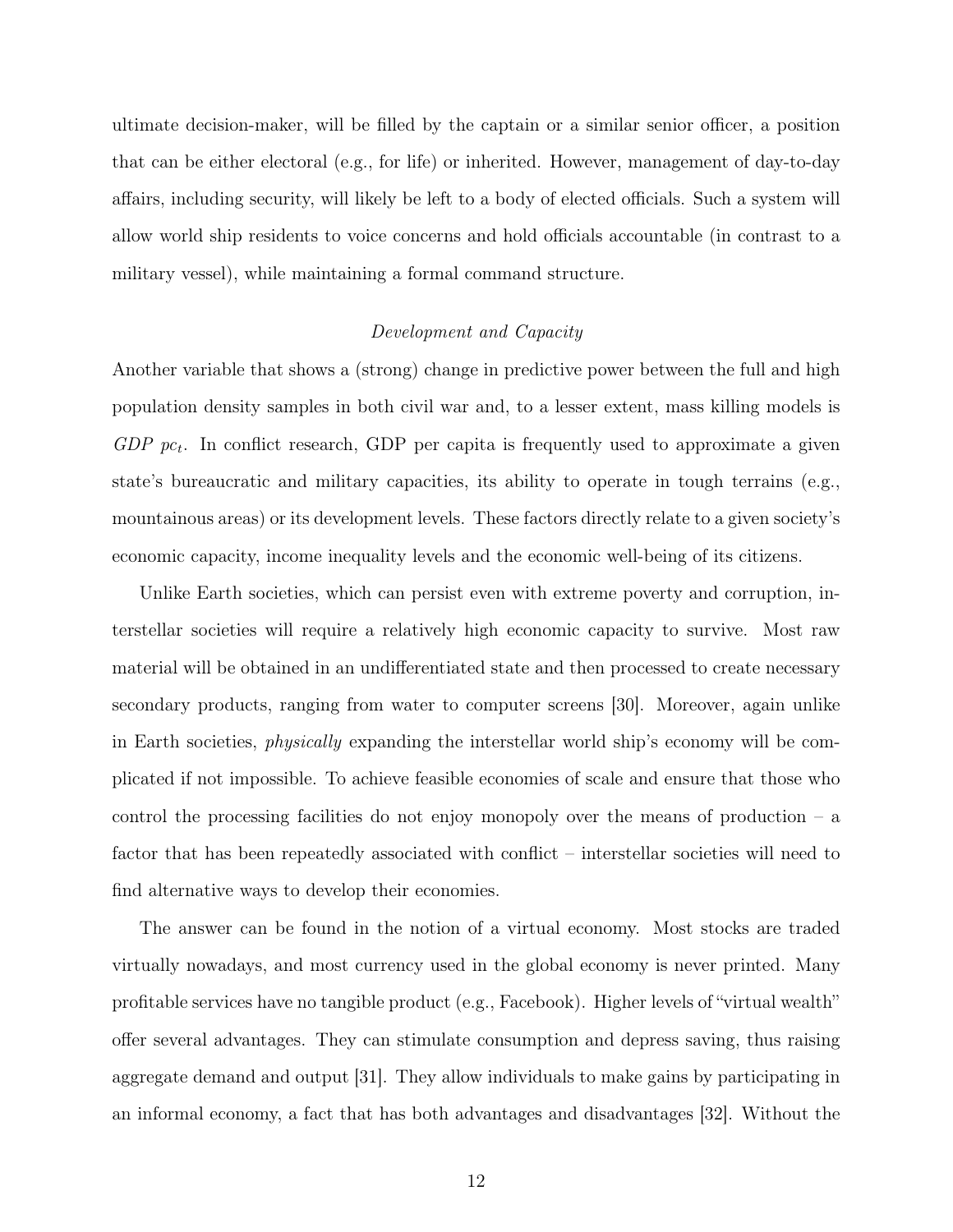necessity for a large-scale industrial production and conversion of elements, the vast majority of individuals residing on interstellar world ships – like their counterparts in modern developed countries – will be part of the services sector. Effective economic policies on such world ships will thus need to facilitate participation and enterprise in different virtual endeavors, ranging from individuals who offer text-editing services to "unicorn start-ups." This will help ensure that the world ship's government can (i) guarantee sustainable employment for the largest number of individuals possible, (ii) tax these endeavors and use revenues to improve the society's well-being and (iii) exercise sufficient control on all parts of society to prevent grievances from festering in uncontrolled parts of either the physical or virtual society and turning into social conflict.

#### Ethnic Cleavages

The analyses above show that at least in the case of civil war the predictive power of ethnic cleavages – measured by the indicator  $eth$ . fractionalization – increases in the high population density sample. While numerous recent studies argue that ethnic cleavages operate as a proxy for other factors, such as development and political openness, their strength as a predictive indicator suggests that some strategies to mitigate the potential effect of such cleavages should be considered.

Some might interpret the above finding to suggest that interstellar societies should be ethnically homogeneous. This, however, is unlikely to prevent conflict onset. Beyond the long-term genetic issues that might arise within an ethnically homogeneous society such as genetic drift and the emergence of genetic diseases such as Tay-Sachs, there are also the moral implications of creating a society of "Ubermenschen" to serve as humanity's interstellar pioneers. Moreover, ethnicity and ethnic cleavages are frequently an endogenous social construction rather than an exogenous factor, created or at least strongly manipulated and redefined by elites or particular extremist groups [33]. As a result, ensuring an ethnically homogeneous society on interstellar world ships will be unlikely to mitigate the determinedly effects of ethnic cleavages, at least over the long-term.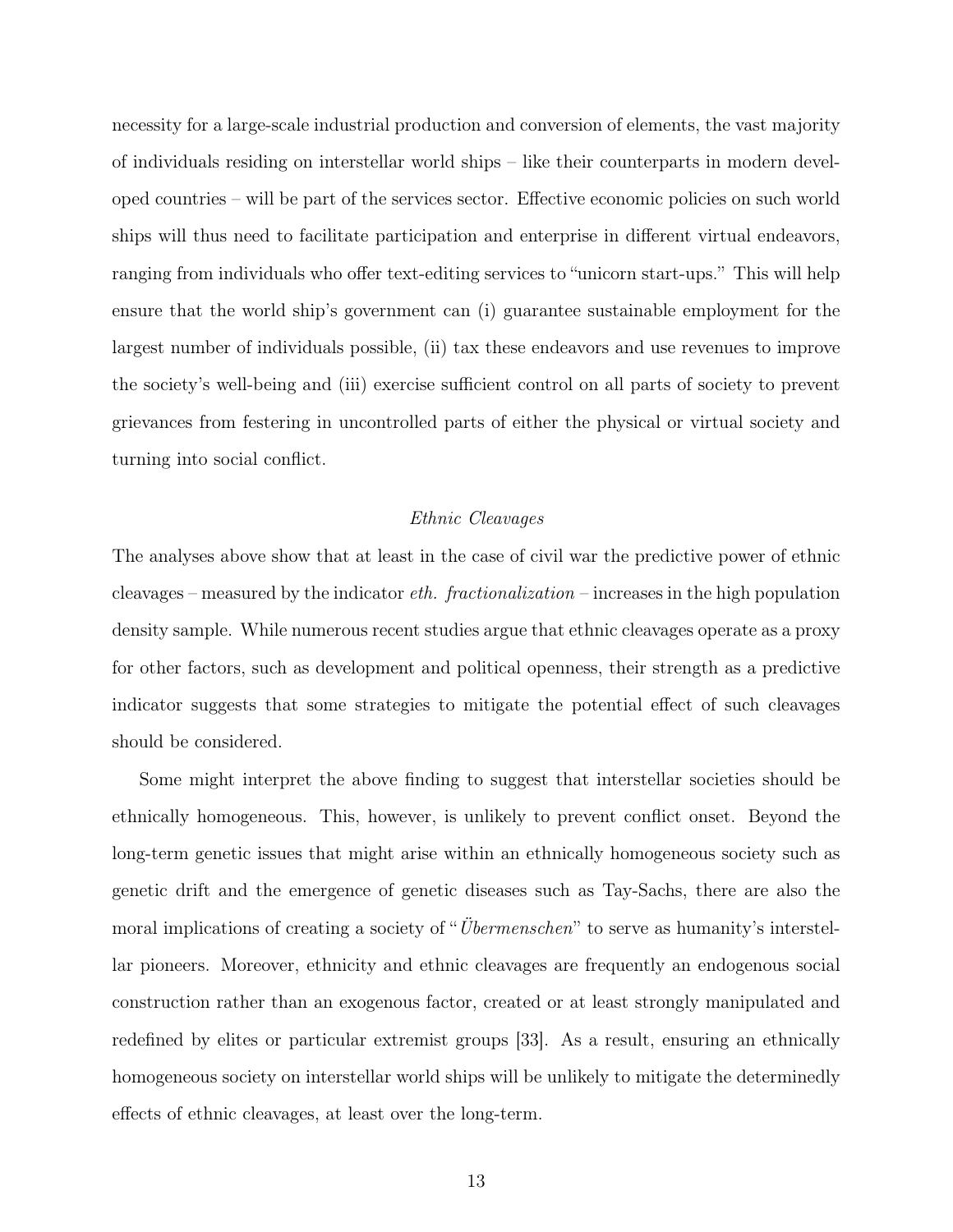An alternative approach and one that is arguably more likely to generate a society that is robust to ethnicity-based conflict is multiculturalism. The multicultural citizenship approach relies on the notion that "[a] comprehensive theory of justice in multicultural states will include both universal rights, assigned to individuals regardless of group membership and certain group-differentiated rights or 'special status' for minority cultures" [34].

Multiculturalism thus gives different groups room to practice their traditions within the realm of a liberal society. Combined with the existence of an effective political system as discussed above, a multicultural approach tolerates – if not encourages – the practices of different ethnic groups, even if these sometimes go against the tenets of liberalism. An example of such an institution is the Canadian Multiculturalism Act, an act of parliament that legally enforces the right of different groups for particular practices that might be considered illiberal, such as customs that discriminate in property rights. The ability to create a more flexible form of liberalism helps to ensure that the participation of groups in the public domain is largely devoid of the enmities that might exist in societies where policies are either designated along ethnic lines or completely negate any notion of ethnic traditions, which can mitigate the impact of ethnic cleavages on conflict.

#### Natural disasters

In the case of civil wars, at least, the analyses presented above suggest that the number of natural disasters has some substantive predictive impact. There are several pathways by which this effect occurs. One is by impacting food production and consumption levels, which can push individuals to participate in rebellions as an alternative to free-market solutions [35]. Another pathway, although a more contested one, is that severe natural disasters can increase conflict frequency by inducing migration, which is not possible in a strictly closed society. Population movements across different regions can increase the risk of subsequent conflict in both host and origin countries [36].

A crucial aspect of natural disasters is that they are completely exogenous in respect to conflict, i.e., cannot be caused by violence. In the models above, natural disasters are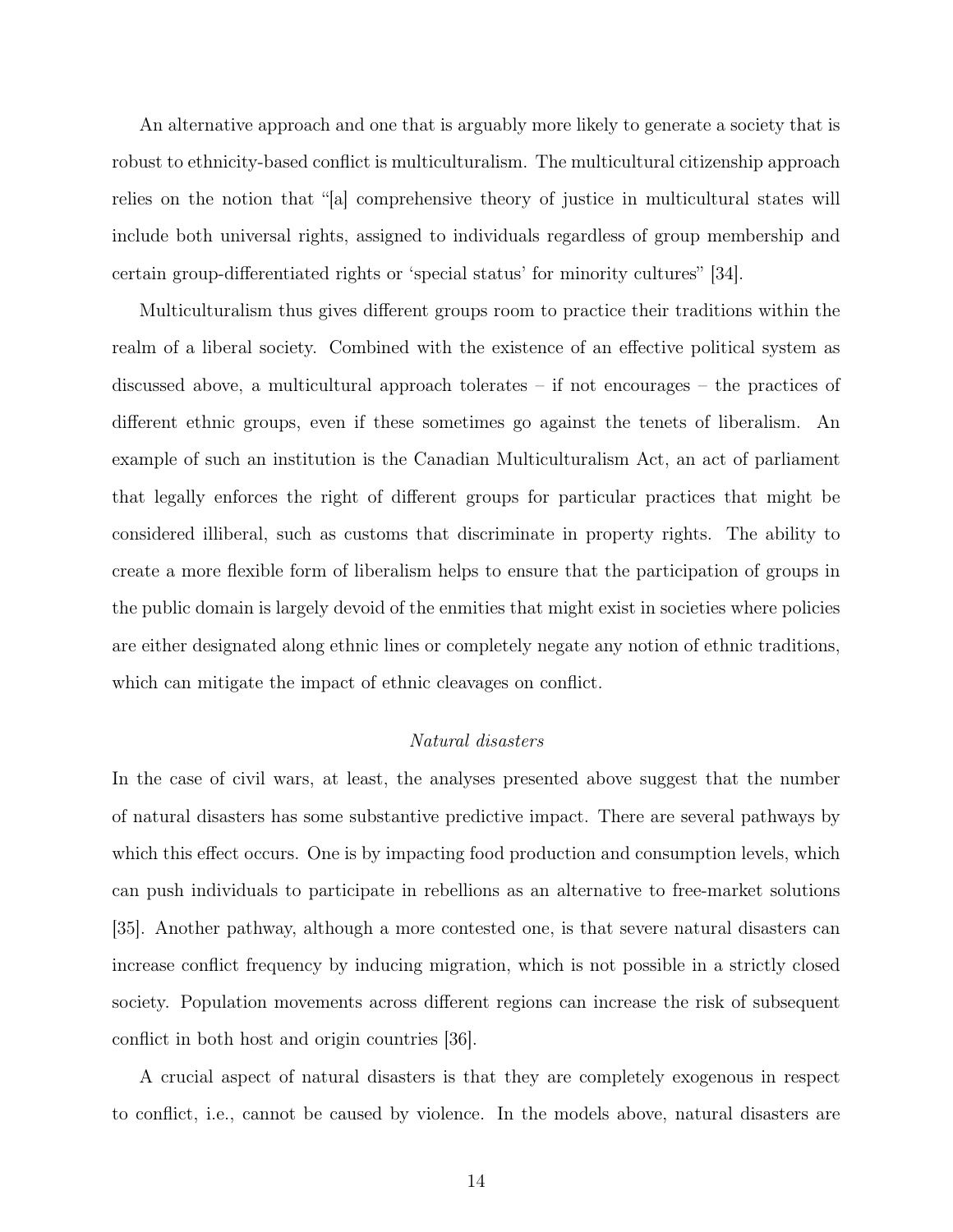illustrative, perhaps, of what might happens in cases of similar exogenous crises on a world ship, such as nuclear meltdown or a collision with an interstellar body [37]. The leadership's response to such events can amplify intra-societal grievances especially considering that no external intervention will be possible.

Unfortunately, research on policy responses to natural disasters does not offer clear mitigation strategies that could be applied to interstellar travel. An important aspect of disaster aid on Earth is that sudden infusions of outside aid and expertise can compromise existing community public health operations by setting up parallel systems with different norms and resources, an unlikely event in outer space. Reducing vulnerabilities to grievances and strengthening the resilience of local systems within the world ship can inform strategic responses to such crises. Health care personnel will also benefit from adequate preparation for situations that become increasingly politicized, especially within the (quasi-)militarized societal structure that might be necessary on an interstellar world ship [38].

### Food availability

The final factor discussed here is limitations on food availability and access. Both wheat (kg pc)<sub>t</sub> and maize (kg pc)<sub>t</sub> show improvement in predictive model strength in several cases although wheat – whose effect is noticeable across three of the four models – more so. This is not surprising considering that studies have shown that variations in food availability, or even anticipations of future variations, increase the probability of social conflict [39, 40].

The easiest course of mitigation in respect to food availability variations is to ensure equal access to food for all world ship residents. Frequently, however, this is not possible. Even with a plant-based diet, ensuring sufficient caloric intake for all residents in a sustainable way is likely to be challenging. Partly, this is a matter of effectively managing available space. Urban gardening, for instance, is a powerful technique to increase food security in dense population contexts [41], especially if nitrates could be externally collected from the interstellar environment and used as fertilizer. However, frequently limitations on food access can persist even if plenty of food is available, for instance, if a distribution hub malfunctions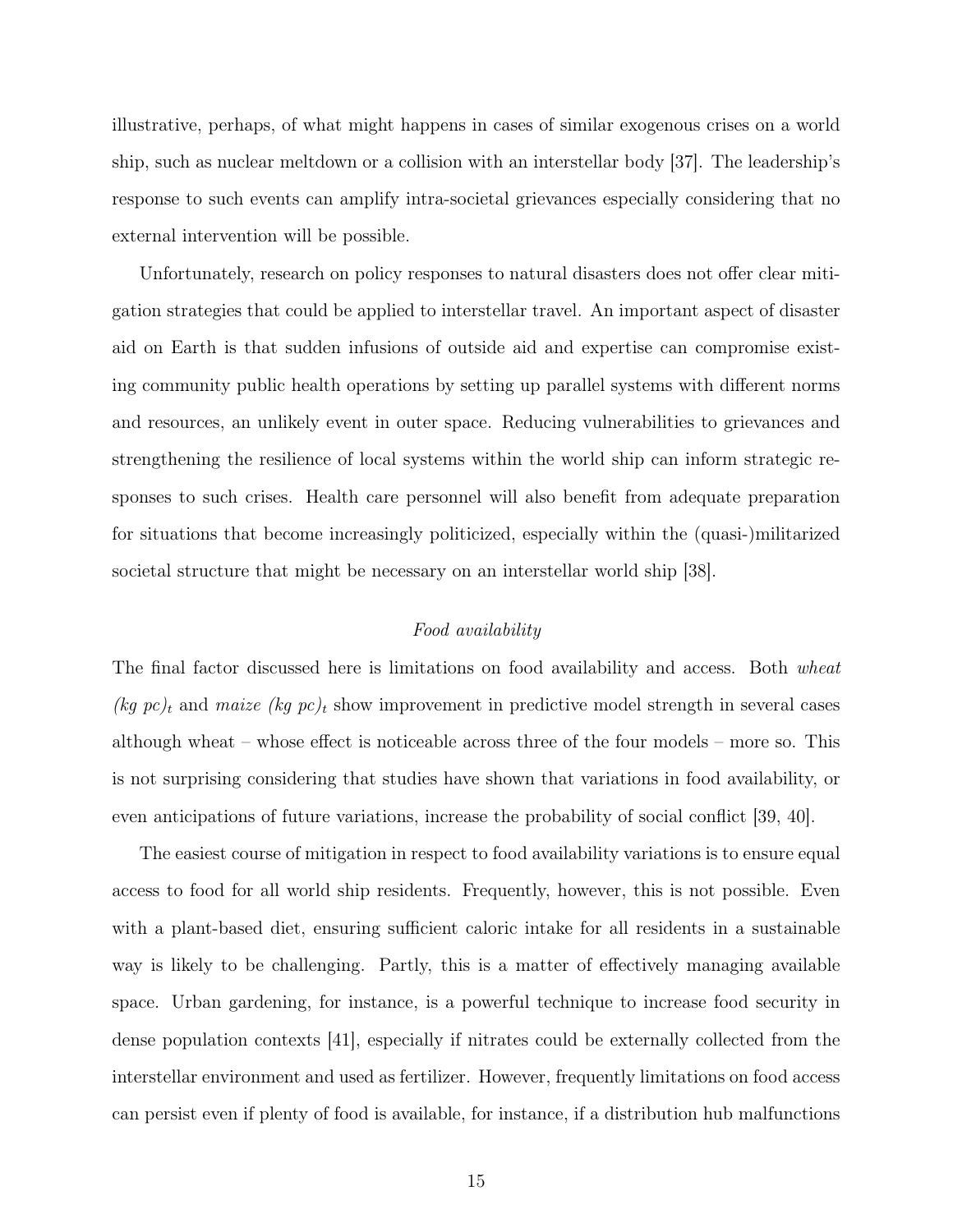or part of the ship disconnects from the mainframe.

These issues suggests that sustainable food production on an interstellar world ship should take place at least partly at the household level. One way to achieve this goal is by relying on new types of diet. Insects, for instance, are rich in proteins and low in fats, require little space and materials to be produced in large quantities and produce very low pollution compared with livestock and even some staple crops. While the necessity to preserve space in interstellar world ships means that allocating each household enough space for a vegetable patch will be complicated, insects can be easily grown within moderate apartment spaces. This means that the core staple of the world ship's food production system will be highly decentralized and hence more robust to crises and shocks. All these factors make insects an especially effective food source for interstellar travel [42].

The reliance on decentralized production of insects as an easy source of protein can be enriched by the centralized production of staple crops and livestock, which will create a mixed nutrition system that is highly robust to production shocks and sudden limitations on access. To create food for home-grown insects, a substrate such as cornmeal will have to be manufactured in a centralized way and then distributed to each household. However, considering the low food demands of insects one bag of substrate will be able to feed a household for months if not years. Thus, in the event of a prolonged interruption to centralized food production, each household will still be able to sustain itself for long periods (assuming it has at least one bag of substrate), thus providing the ship's leadership with ample time to overcome sudden shortcomings and reducing the probability of conflict.

### Other predictive indicators

The models above also identify some additional potential predictors of conflict in interstellar world ship contexts, which are not discussed here in detail. For example, although profitable natural resources such as oil and gas show slight predictive improvements for some types of conflict in the high population density sample, these improvements are substantively negligible. Civil war is also a valid predictive indicator of mass killing and coups d'état in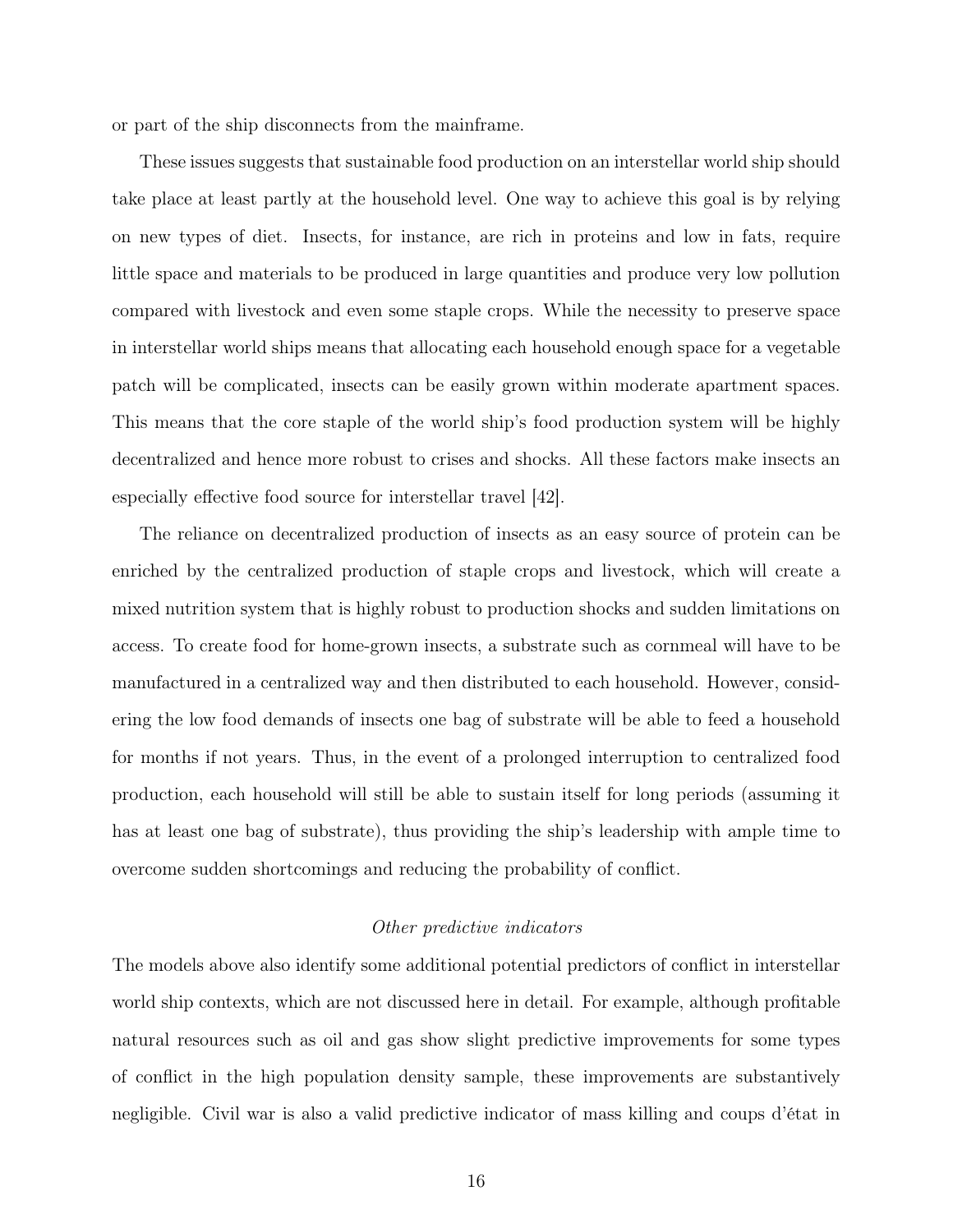Fig. 1. However, this indicator loses rather than gains predictive strength when shifting from the full to the high population density sample in the case of mass killing, while addressing potential causes of civil war, such as economic development and limitations food availability, should correspondingly ameliorate the impact of such conflicts on coups d'état.

## Conclusion

This paper assesses some potential causes of violent and nonviolent conflict on interstellar world ships using a research design that emphasizes the substantive and predictive power of each potential cause rather than its statistical significance. The paper first surveyed the literature to identify a large set of predictive indicators of four violence types: nonviolent civil disobedience, coups d'état, civil war and mass killing. The methodology used to evaluate the impact of these indicators on each conflict type relies on the difference in receiver-operator characteristic (or ROC) curves, expanded to out-of-sample contexts using a k-fold crossvalidation approach. The purpose of this analysis is to specifically identify those indicators that increase each model's predictive power in high population density contexts that are likely to characterize interstellar travel compared with a global sample.

It is important to note some potential limitations in these analysis. First, considering the relatively low ratio of events-to-no-event (i.e., ones-to-zeros) on each dependent variable, penalized logistic regressions (e.g., Lasso, Ridge) might be preferred. Using these approaches, however, complicates the substantive interpretation of post-estimation quantities across different variables and specifications. Moreover, in the context of conflict forecasting, simple logit models frequently outperform more sophisticated ones and as a result became the main workhorse of prominent conflict forecasting organizations such as the Political Instability Task Force [43]. Second, scholars recently began to advocate relying on other predictive tools such as precision-recall curves [44]. So far these approaches have been used mainly in mixed-distribution survival models such the split-population Weibull. Nevertheless, future research into the potential causes of interstellar conflict will likely benefit from such tools.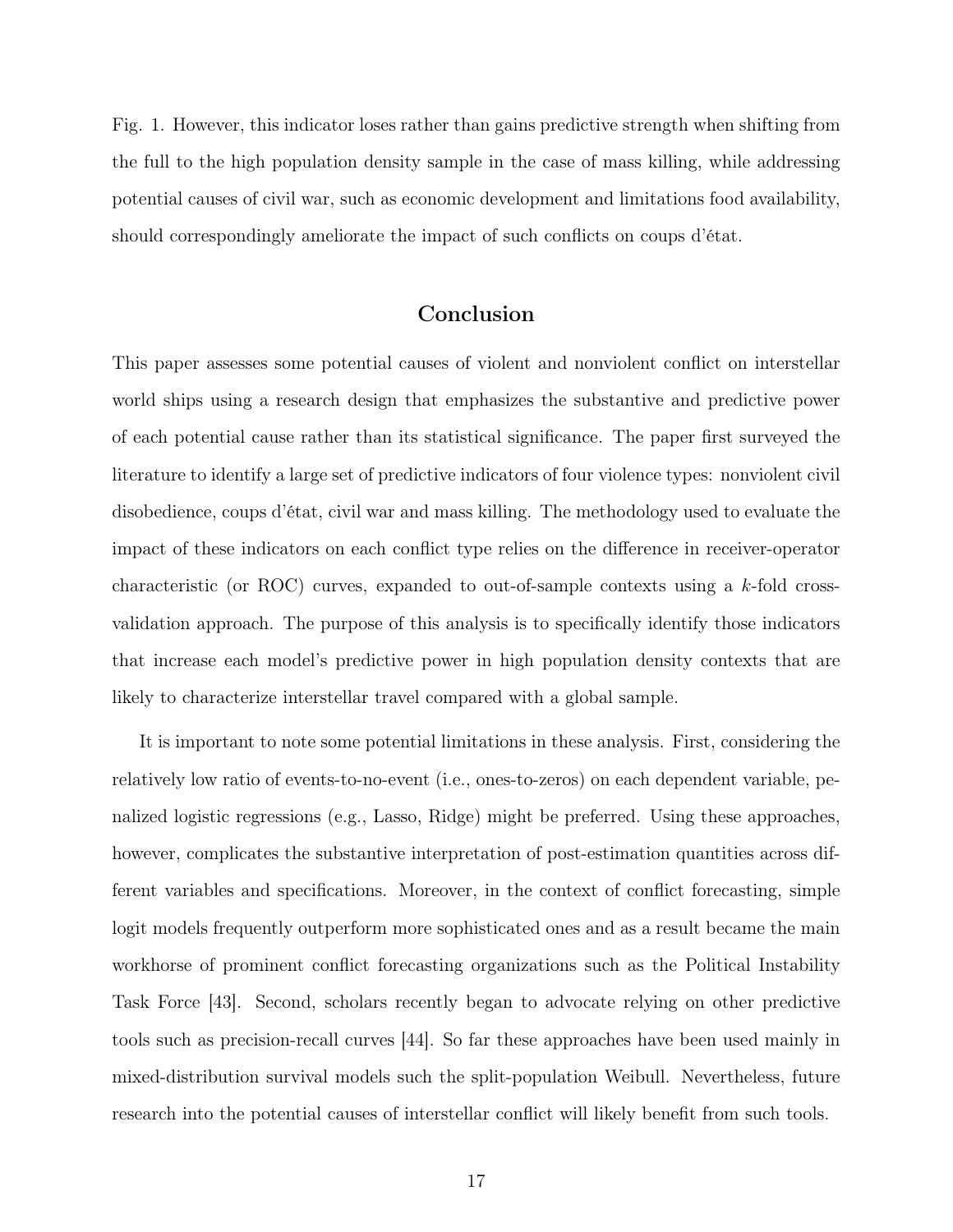In addition to statistical-computational analyses, this paper also offered and discussed potential strategies for prevention and mitigation. According to these discussions, the ideal world ship society will be modeled after a multicultural, constitutional-monarchic model (perhaps similar to Canada's), rely on virtual modes of entrepreneurship to ensure economic progress and equality and employ decentralized modes of sustenance and emergency response. Insofar as we will be able to anticipate some of the challenges involved with the massive endeavor of interstellar travel in future decades or centuries these findings should yield insights into the feasibility of a world ship and the functioning of the society residing therein.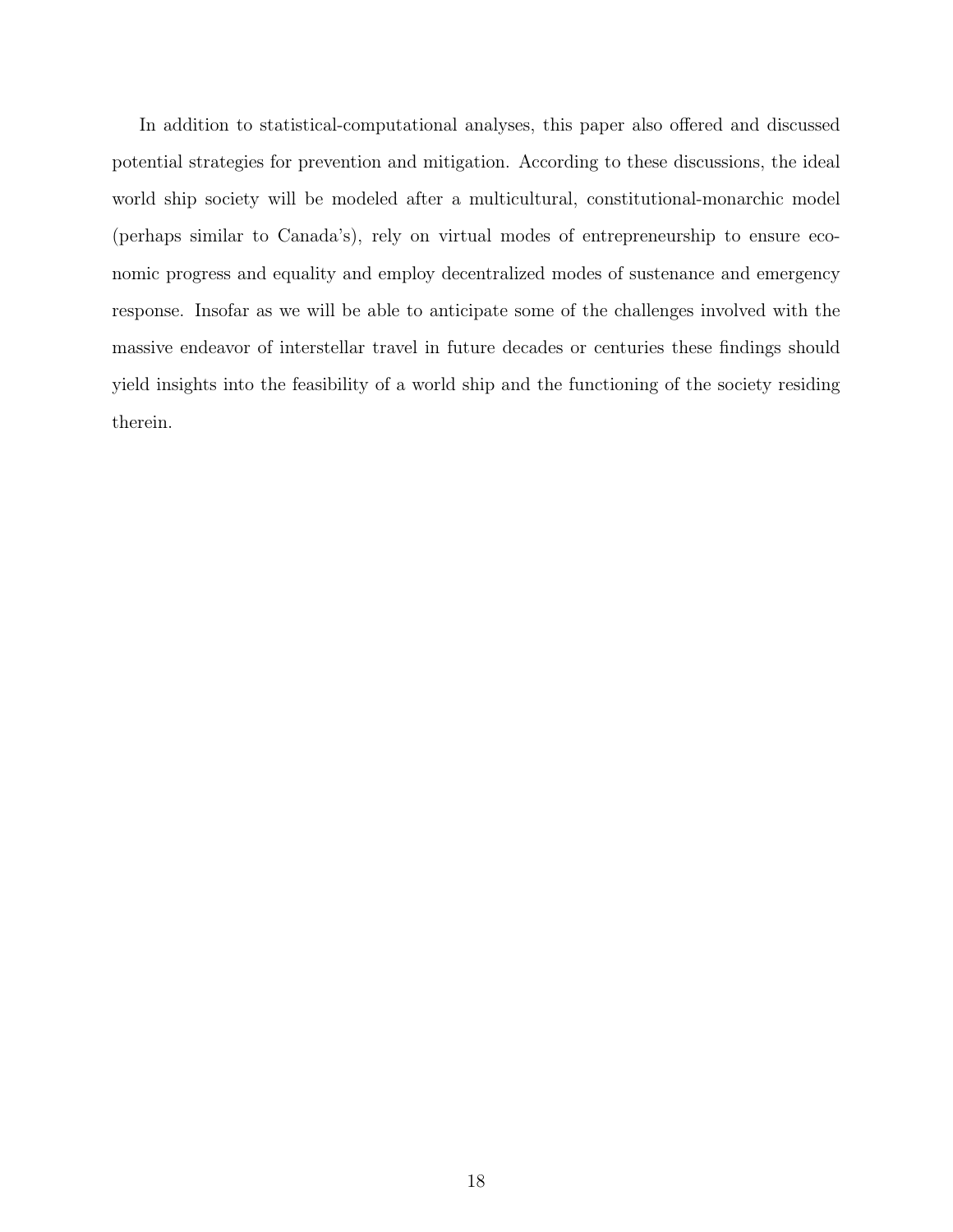## References

- 1. Karl Sir Popper. The open society and its enemies. Routledge, 2012.
- 2. Christian Gerlach. Extremely violent societies: an alternative to the concept of genocide. Journal of Genocide Research, 8(4):455–471, 2006.
- 3. Bruce M Knauft, Martin Daly, Margo Wilson, Leland Donald, George EE Morren Jr, Keith F Otterbein, Marc Howard Ross, HUE Thoden van Velzen, and W van Wetering. Reconsidering violence in simple human societies: Homicide among the gebusi of new guinea [and comments and reply]. Current Anthropology, 28(4):457–500, 1987.
- 4. Andreas M Hein, Mikhail Pak, Daniel Pütz, Christian Bühler, and Philipp Reiss. World ships—architectures & feasibility revisited. Journal of the British Interplanetary Society, 65(4):119, 2012.
- 5. Gregory L Matloff. Utilization of o'neill's model i lagrange point colony as an interstellar arc. Journal of the British Interplanetary Society, 29:775–785, 1976.
- 6. Alan Bond and AR Martin. World ships-an assessment of the engineering feasibility. Journal of the British Interplanetary Society, 37:254, 1984.
- 7. Erica Chenoweth and Maria J. Stephan. Why Civil Resistance Works: The Strategic Logic of Nonviolent Conflict. Columbia University Press, New York, 2011.
- 8. Cullen S. Hendrix and Stephan Haggard. Global food prices, regime type, and urban unrest in the developing world. Journal of Peace Research, 52(2):143–157, 2015.
- 9. Jürgen Habermas. Toward a Rational Society: Student Protest, Science, and Politics. Beacon Press, New York, NY, 1970.
- 10. Jeremy Wallace. Cities, redistribution, and authoritarian regime survival. The Journal of Politics, 75(3):632–645, 2013.
- 11. Jonathan M Powell and Clayton L Thyne. Global instances of coups from 1950 to 2010: A new dataset. Journal of Peace Research, 48(2):249–259, 2011.
- 12. Samuel P Huntington. The soldier and the state: The theory and politics of civil-military relations. Harvard University Press, 1957.
- 13. Paul Collier, Anke Hoeffler, et al. Military spending and the risks of coups d'état. Department of Economics, University of Oxford http://citeseerx.ist.psu.edu/viewdoc/ download?doi=10.1.1.531.2623&rep=rep1&type=pdf, 2007.
- 14. Thomas H Johnson, Robert O Slater, and Pat McGowan. Explaining african military coups d'etat, 1960-1982. American Political Science Review, 78(3):622–640, 1983.
- 15. Steven I Wilkinson. Votes and Violence: Electoral Competition and Ethnic Riots in Indiae. Cambridge University Press, Cambridge, 2006.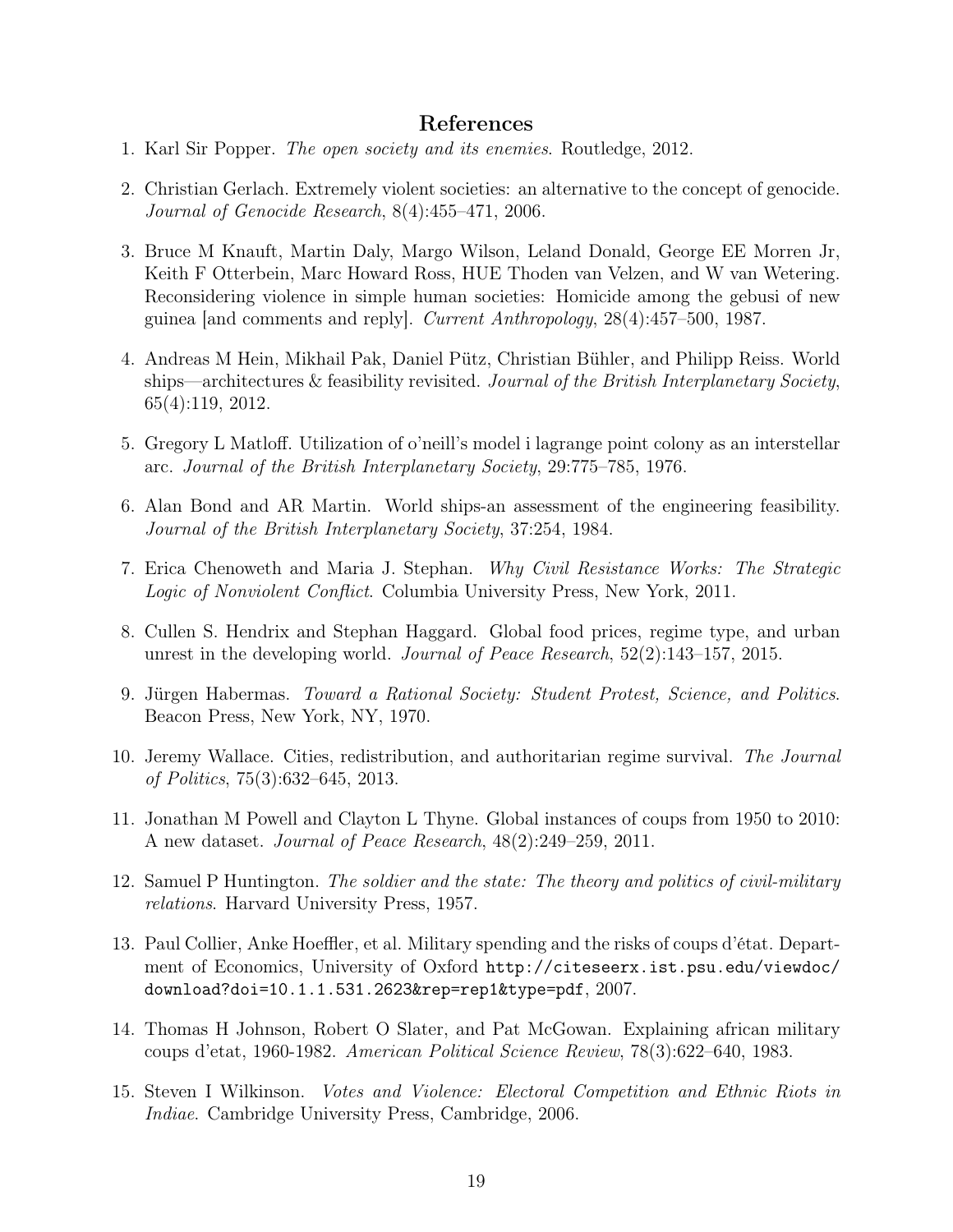- 16. Benjamin Valentino, Paul Huth, and Dylan Balch-Lindsay. 'draining the sea:' mass killing and guerilla warfare. International Organization, 58(2):375–407, 2004.
- 17. Scott Straus. Making and unmaking nations: War, leadership, and genocide in modern Africa. Cornell University Press, Ithaca, NY, 2015.
- 18. D.L. Horowitz. Ethnic Groups in Conflict. California University Press, Berkley/Los Angeles, 1985.
- 19. Jeremy M. Weinstein. Inside Rebellion: The Politics of Insurgent Violence. Cambridge University Press, Cambridge, UK, 2007.
- 20. Barry R Posen. The security dilemma and ethnic conflict. Survival, 35(1):27–47, 1993.
- 21. James D. Fearon and David D. Laitin. Ethnicity, insurgency, and civil war. American Political Science Review, 97(1):75–90, 2003.
- 22. Paul Collier and Anke Hoeffler. On economic causes of civil war. Oxford Economic Papers, 50(4):563–573, 1998.
- 23. Håvard Hegre, Tanja Ellingsen, Scott Gates, and Nils Petter Gleditsch. Toward a democratic civil peace? democracy, political change, and civil war, 1816–1992. In American Political Science Review, volume 95, pages 33–48, 2001.
- 24. Jack A Goldstone, Robert H Bates, David L Epsteinand Ted R Gurr, Michael B Lustik, Monty G Marshall, Jay Ulfelder, and Mark Woodward. A global model for forecasting political instability. American Journal of Political Science, 54(1):190–208, 2010.
- 25. Michael D. Ward, Brian D. Greenhill, and Kristin M. Bakke. The perils of policy by p-value: Predicting civil conflicts. Journal of Peace Research, 47(4):363–375, 2010.
- 26. John R Oneal and Bruce M Russet. The classical liberals were right: Democracy, interdependence, and conflict, 1950–1985. International Studies Quarterly,  $41(2):267-294$ , 1997.
- 27. Simone Caroti. Theater of memory against a background of stars: A generation starship concept between fiction and reality. In AIP Conference Proceedings, volume 1103, pages 429–438. AIP, 2009.
- 28. Vernon Bogdanor. The monarchy and the constitution. Clarendon Press, 1997.
- 29. Alfred Stepan and Cindy Skach. Constitutional frameworks and democratic consolidation: Parliamentarianism versus presidentialism. World politics, 46(1):1–22, 1993.
- 30. David G Stephenson. Extraterrestrial cultures within the solar system. Quarterly Journal of the Royal Astronomical Society, 20:422–428, 1979.
- 31. Amit Bhaduri, Kazimierz Laski, and Martin Riese. A model of interaction between the virtual and the real economy. Metroeconomica, 57(3):412–427, 2006.